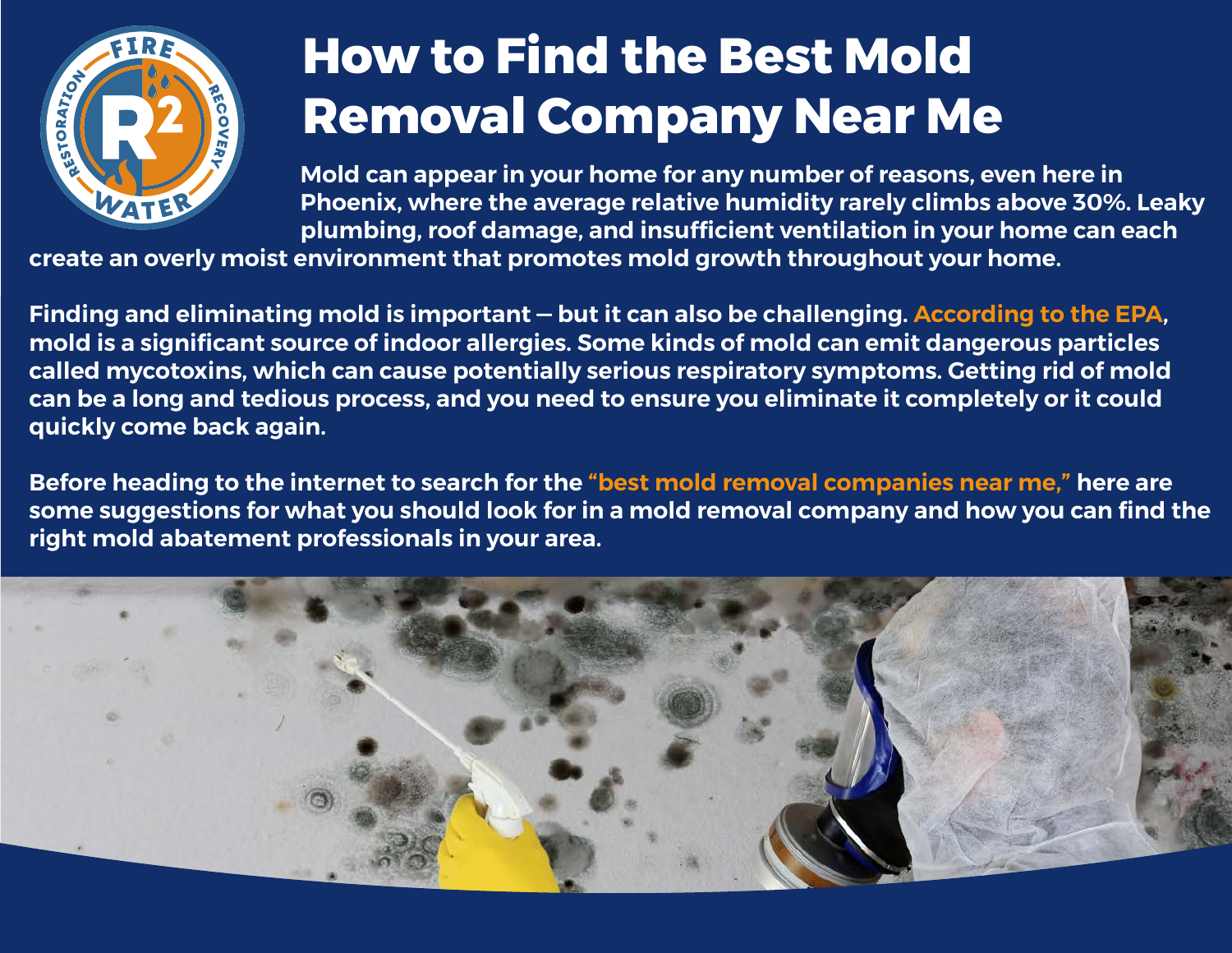## **Why You Need Professional Mold Removal**

When it comes to mold removal, many homeowners are reluctant to bring in professionals, feeling that they can handle the job on their own. While they may be able to remove visible traces of mold, it is virtually impossible to completely remediate the situation without the proper training and tools.

Mold remediation professionals generally have years of experience not only clearing away mold, but also making sure it does not come back. They can perform a proper assessment, tracking down the sources of excess moisture and determining the level of mold contamination throughout your home. This allows professional teams to properly treat all areas of your home.

The most essential part of professional **[mold restoration in](https://r2fw.com/services/mold-remediation/)  [Phoenix](https://r2fw.com/services/mold-remediation/)** is making sure that your mold does not come back. When you partner with vendors for mold remediation services, you will receive written assurance that your home is mold-free, as well as suggestions for ways to prevent mold from occurring again in the future.

Best of all, professional mold removal could end up saving you a lot of money over trying to do it yourself. You will spend less time on the problem, less money on materials, and run a lower risk of damaging the surfaces in your home with store-bought cleaners and chemicals. Trust a professional, and you can rest assured that the work will be done right the first time.

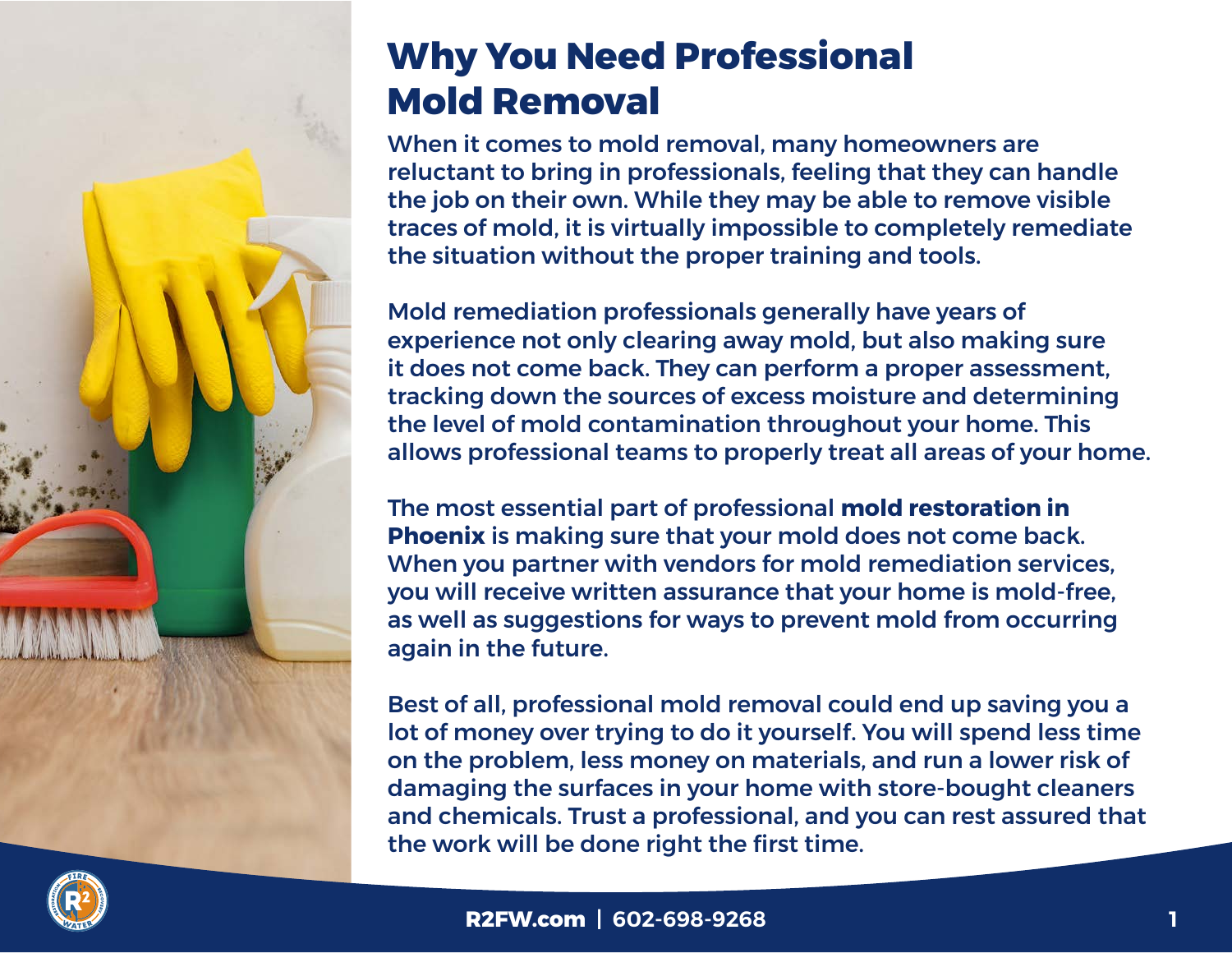

## **What Questions Should I Ask the Mold Removal Companies Near Me?**

It should come as no surprise that mold removal companies are not all the same. That is why you need to make sure that the company you choose is qualified to remove the mold safely and effectively in your home.

Here are some of the most important questions your mold remediation contractor should be able to answer:

### Do you think mold is dangerous?

This seems like a simple question, but you might be surprised how many companies do not treat mold as a potentially toxic substance. Make sure your contractor understands the risks of household mold and that they are committed to following strict safety protocols for themselves and your family.

### Are your technicians fully trained/licensed/insured?

Much like removing asbestos, mold remediation requires a specific license, which shows that the recipient has undergone the necessary training in safety, cleaning, and prevention of mold. However, also confirm that your technician is fully insured in case any problems arise in the future.

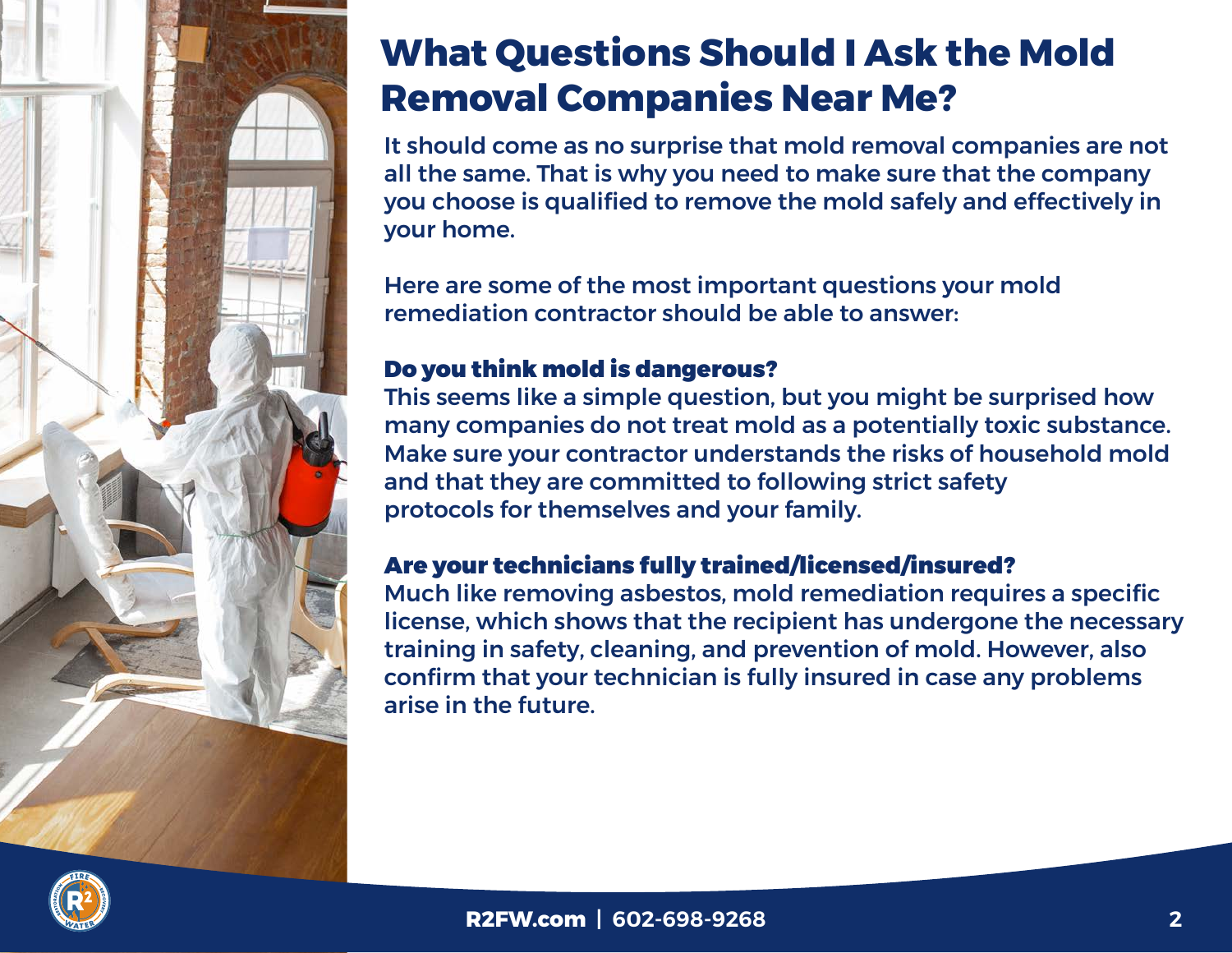

#### How does your mold remediation process work?

 While mold removal companies may vary in the amount of detail they go into, make sure that you fully understand every step of the process. You should know what cleaning products they use, what kind of protective gear their remediation crews wear, and what measures they will take to contain the mold and prevent it from contaminating other areas of your home.

### What happens to materials after you clean the mold?

Verify that your mold removal professionals test once remediation is complete. Then, find out how the company disposes of any materials they removed from your home, including carpets, insulation, or other fabrics, to be sure that you will not have to deal with them on trash day.

### Do you handle other services?

In Phoenix, most mold is the result of excess water. That is why it is a good idea to look for a company that offers additional services, like water damage restoration.